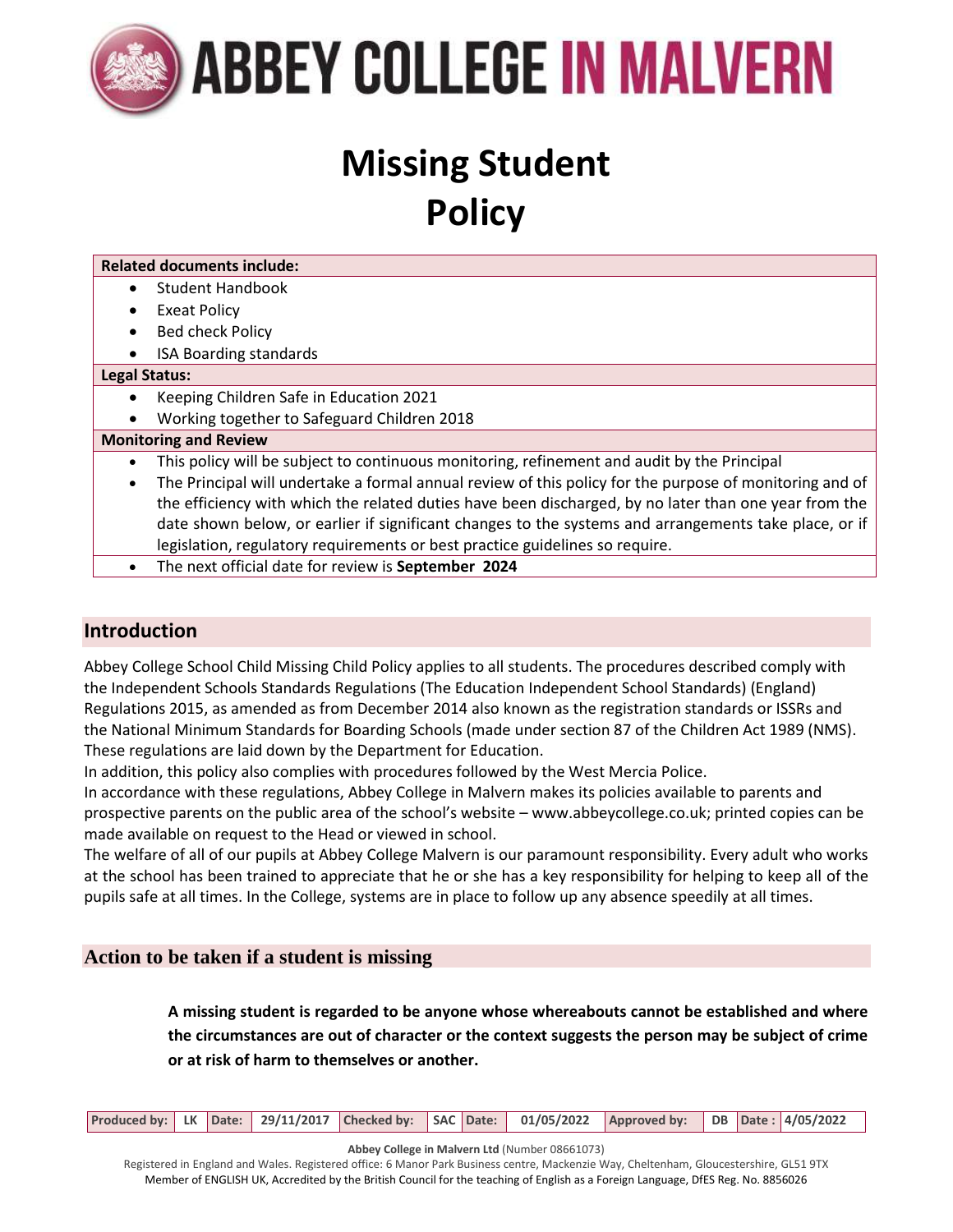# **ABBEY COLLEGE IN MALVERN**

#### **PROCEDURES**

- If a student is missing from morning registration, lesson or other school based activity, dinner registration or bed check, the staff member responsible should, in the first instance, ask other students in the class/group/house if the whereabouts of the missing student are known (and satisfy themselves that any information from students is accurate).
- It is important that, whilst students understand the seriousness and urgency of the situation, calm is maintained so that accurate information can be gleaned.
- If the student is absent for more than 5 minutes during class time, the staff member should contact Welfare staff. In the absence of a member of staff in Welfare, the staff member should contact Principal.
- If the student is absent during prep or a school based extra-curricular activity, the staff member must contact Welfare. In their absence, the Principal is the next point of contact.
- Senior staff and all available staff should check security cameras and search the immediate area and high-risk areas if appropriate (swimming pool, surrounding woods).
- Friends of the missing student should be interviewed so that the last known sighting of the student may be determined.
- The student's bedroom should be checked so as to establish if there is any evidence/clues suggesting the whereabouts of the student.
- The Principal, or the Bursar in his absence, may contact the parents/guardian at any point to find out any relevant information from them, if appropriate.
- The Principal, or the Bursar in his absence, should contact the police as soon as it has been ascertained that the student is missing - this should be within two hours.
- The pupil's guardian and or parents as well as the agent will be notified by the Principal within 4 hours, unless advised otherwise by Local Authority or police.
- Social Services should be contacted by the Principal within 4 hours.
- Staff should continue to search even after the police have been notified. A senior member of staff should have oversight of the search.
- In the event that there is conclusive evidence that the missing student may be in any harm, the response time (notifying the police, social services) should be limited to between 10 minutess to half an hour depending on the severity of the situation.

|  |  |  |  |  |  |  |  | Produced by:   LK   Date:   29/11/2017   Checked by:   SAC   Date:   01/05/2022   Approved by:   DB   Date: 4/05/2022 |  |  |  |  |
|--|--|--|--|--|--|--|--|-----------------------------------------------------------------------------------------------------------------------|--|--|--|--|
|--|--|--|--|--|--|--|--|-----------------------------------------------------------------------------------------------------------------------|--|--|--|--|

**Abbey College in Malvern Ltd** (Number 08661073)

Registered in England and Wales. Registered office: 6 Manor Park Business centre, Mackenzie Way, Cheltenham, Gloucestershire, GL51 9TX Member of ENGLISH UK, Accredited by the British Council for the teaching of English as a Foreign Language, DfES Reg. No. 8856026